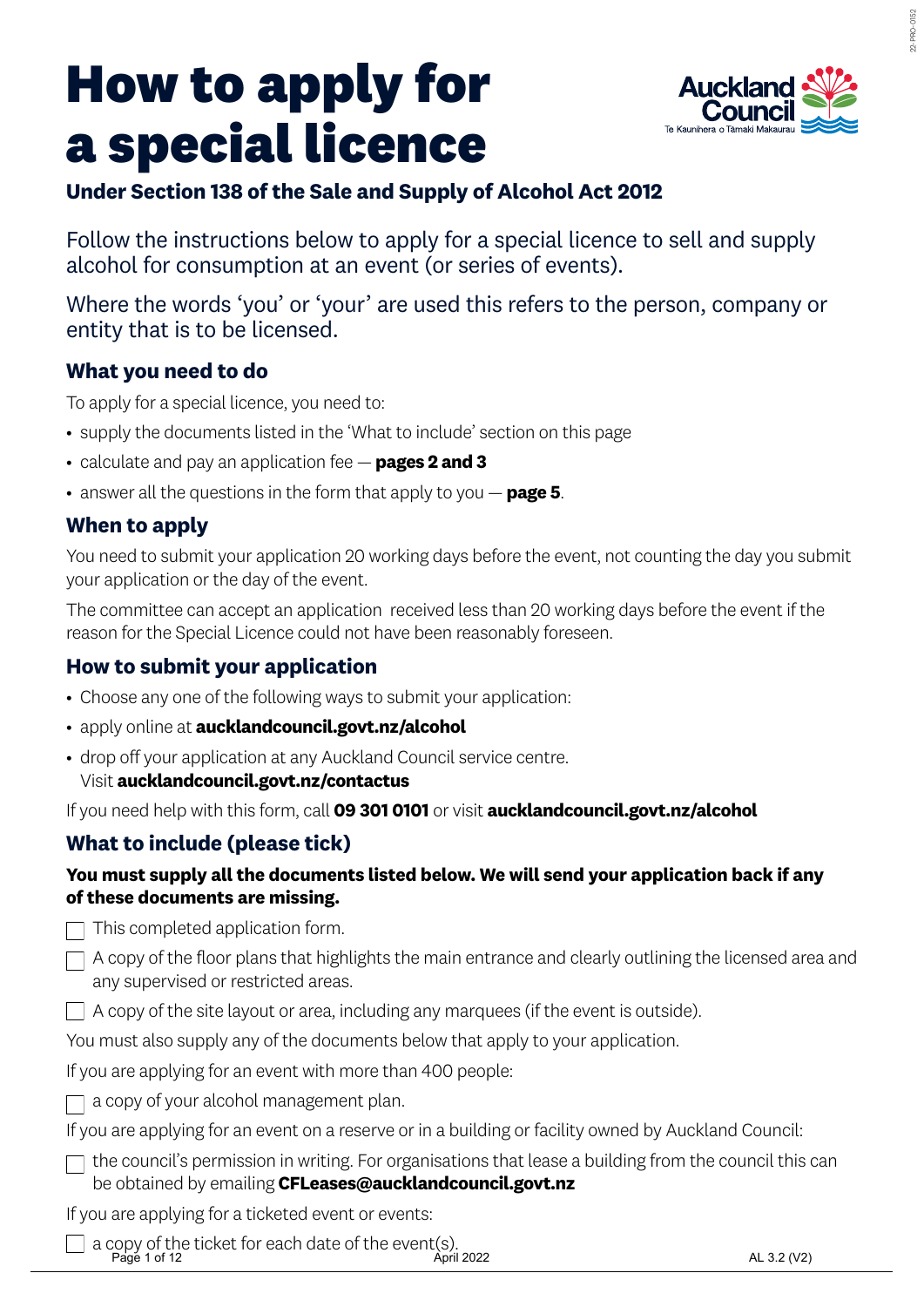## <span id="page-1-0"></span>**Calculating your fee**

You must pay the correct fee to receive your licence and avoid paying extra charges. To calculate your fee, follow the instructions below or use the fee calculator at **[aucklandcouncil.govt.nz/alcohol](http://aucklandcouncil.govt.nz/alcohol)**

- If you are applying for **one event**, **complete section 1**.
- If you are applying for a **series of events, complete section 2**.

Check the event definitions below first.

## **Event definitions**

**One event** (see Section 1 below) for a special licence is:

• an occasion or a gathering which takes place without a break, or on consecutive days (e.g. a sports tournament or a food and wine show). If you are applying for a number of events that are unrelated to one another you need to submit an application form for each individual event.

**A series of events (see Section 2)** is a group of related individual events which take place over several weeks or months (e.g. monthly club meetings or a multi-week sports tournament). The number of people expected to attend each individual event determines the class. If you are applying for a series of events with different classes, you need to apply for each class in a separate application form.

## **Section 1: One event**

## **Step 1: Use the number of people expected to be at the event to find and tick your special licence class.**

| <b>Number of people expected</b><br>at the event | <b>Event size</b> | <b>Special</b><br>licence class | <b>Tick</b> |
|--------------------------------------------------|-------------------|---------------------------------|-------------|
| More than 400 people                             | 1 Large           | <b>Class 1</b>                  |             |
| Between 100 and 400 people                       | medium event      | <b>Class 2</b>                  |             |
| Fewer than 100 people                            | I small           | <b>Class 3</b>                  |             |

## **Step 2: Go to 'Section 3: Your fee' on page 3.**

#### **Section 2: A series of events**

Complete this section if you are applying for a series of events with the same class — you can group them in this application.

If you are applying for a series of events with different classes, you need to apply for each class in a separate application form.

## **Step 1: Enter the number of events at each event size.**

| Number of people expected at each event | <b>Event size</b> | <b>Number of events</b> |
|-----------------------------------------|-------------------|-------------------------|
| More than 400 people                    | Large             |                         |
| Between 100 and 400 people              | Medium            |                         |
| Fewer than 100 people                   | Small             |                         |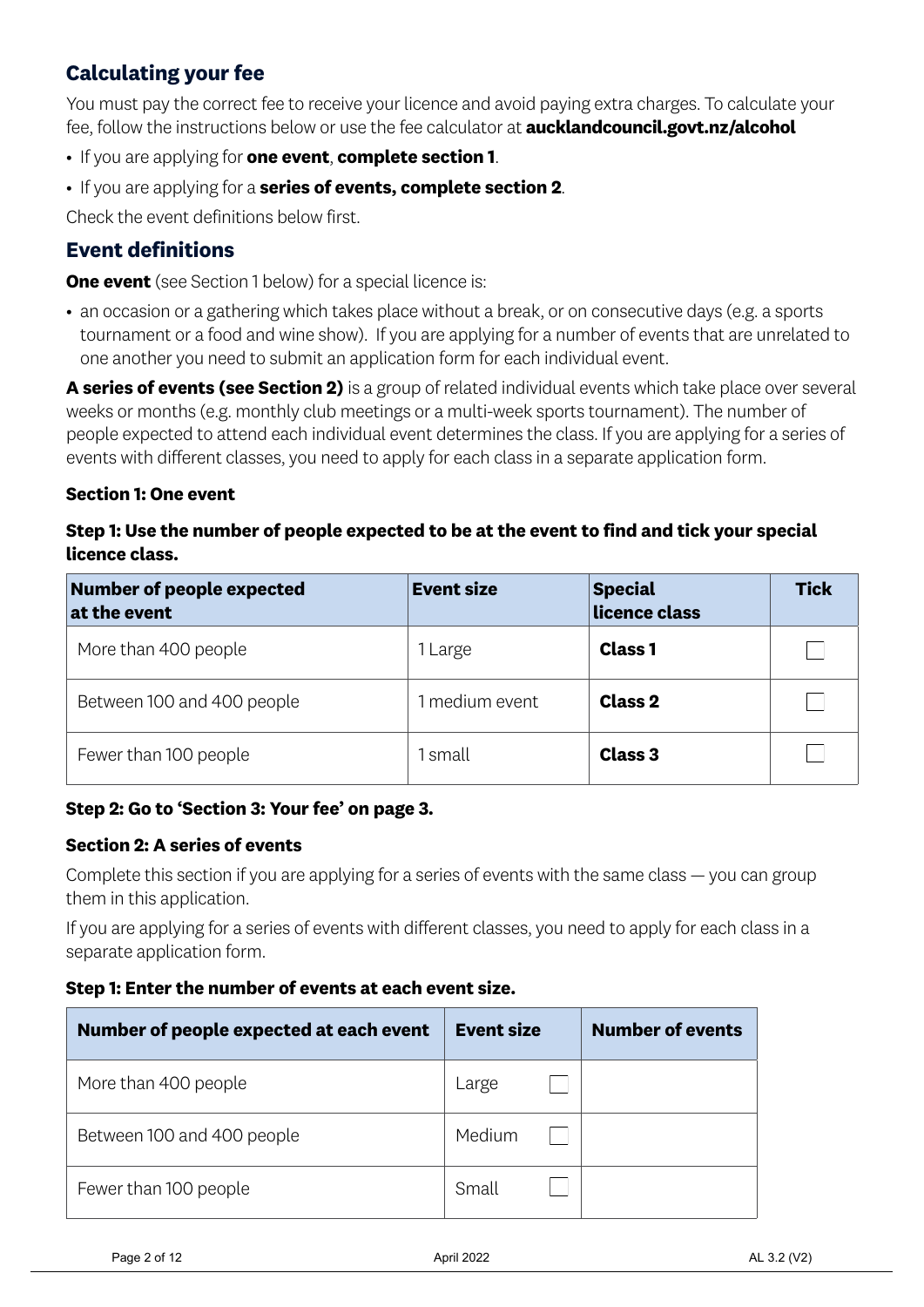#### <span id="page-2-0"></span>**Step 2: Using the number of events you calculated at step 1, select the special licence class that applies to your series of events (only tick one class).**

| Your event(s)                 | <b>Special</b><br>licence class | <b>Number of events</b> |
|-------------------------------|---------------------------------|-------------------------|
| 1 large event: OR             | <b>Class 1</b>                  |                         |
| More than 3 medium events: OR |                                 |                         |
| More than 12 small events     |                                 |                         |
| 3 to 12 small events: OR      | <b>Class 2</b>                  |                         |
| 1 to 3 medium events          |                                 |                         |
| 1 or 2 small events           | Class 3                         |                         |

## **Step 3: Go to 'Section 3: Your fee'.**

## **Section 3: Your fee**

## **Tick the box that matches the special licence class you have calculated.**

You must pay this fee to apply for a special licence.

| <b>Special</b><br>licence class | Fee<br>(including GST) | <b>Tick</b> |
|---------------------------------|------------------------|-------------|
| Class <sub>1</sub>              | \$575.00               |             |
| Class 2                         | \$207.00               |             |
| Class 3                         | \$63.25                |             |

## **Paying your fee**

To process your application, we must receive the correct fee. The fee is not refundable or transferable.

## **Payment options**

#### **In person:**

You can pay by cash, eftpos, or credit card (MasterCard or Visa) at any of our customer service centres or online at **[aucklandcouncil.govt.nz/alcohol](http://aucklandcouncil.govt.nz/alcohol)**

| <b>Office use only</b> | <b>Comments</b> |
|------------------------|-----------------|
| Receipt number         |                 |
| Receipt amount: \$     |                 |
| Service centre name    |                 |
| Cashier name           |                 |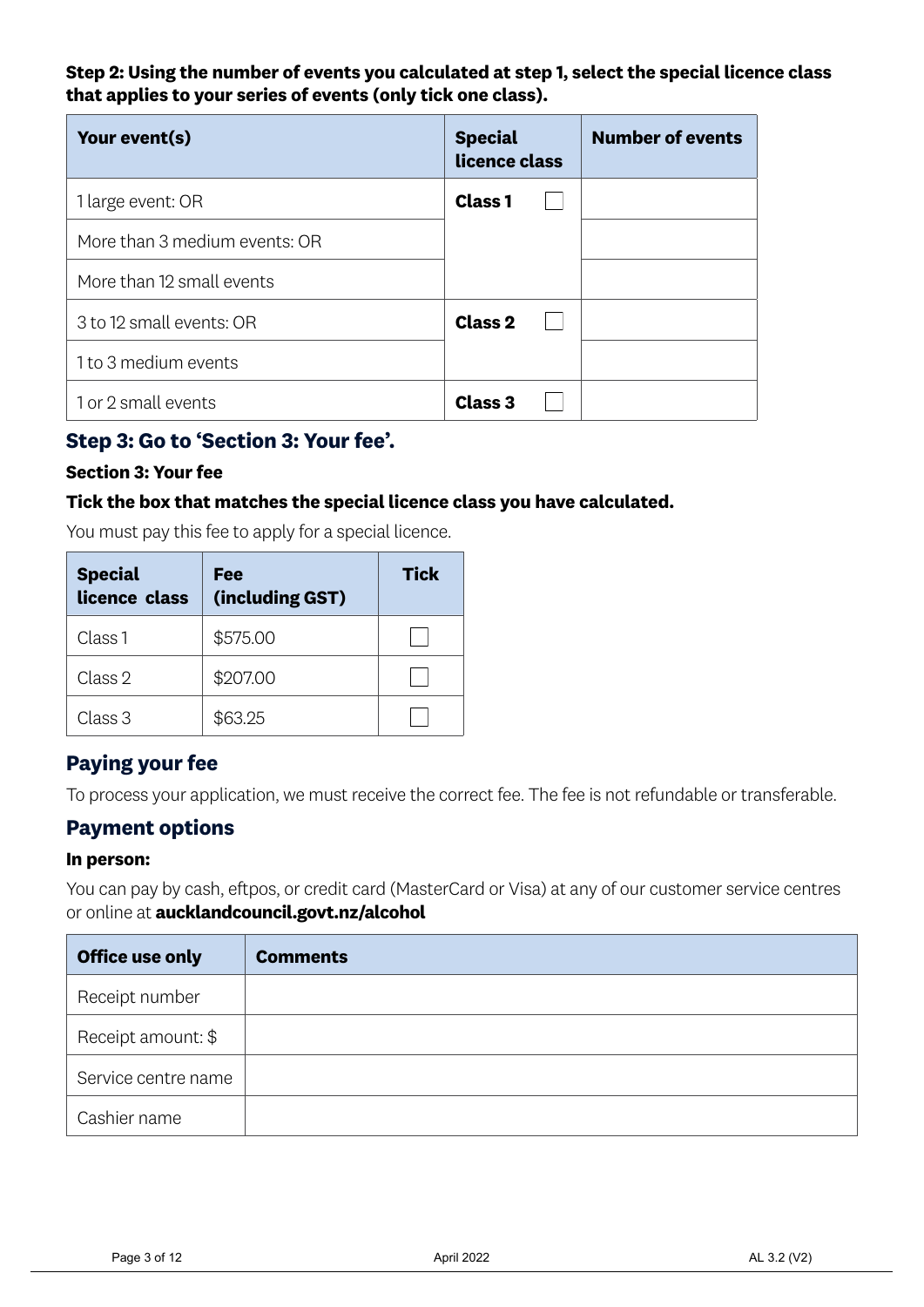This page has been intentionally left blank.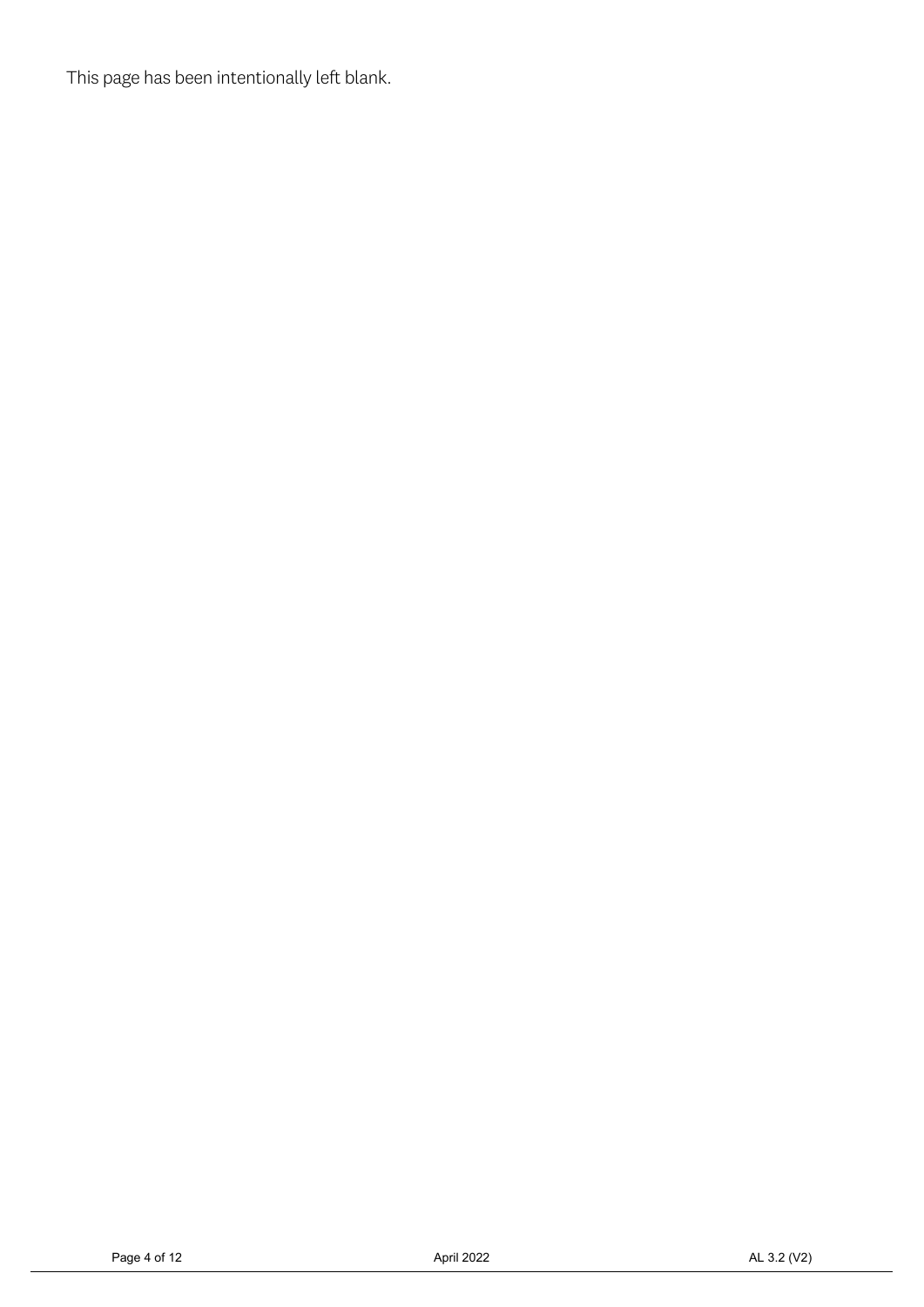# <span id="page-4-0"></span>**Special licence application form**



# **Under Section 138 of the Sale and Supply of Alcohol Act 2012**

**To the Secretary of the District Licensing Committee, this application for a special licence is made in accordance with the details set out below.**

## **Tick the location of the event(s)**

| $\Box$ Auckland Central $\Box$ Franklin $\Box$ Manukau $\Box$ North Shore |  |  |
|---------------------------------------------------------------------------|--|--|
|                                                                           |  |  |

| Papakura | Rodney | Waitākere |
|----------|--------|-----------|
|          |        |           |

## **Licence details**

## **1. What type of special licence are you applying for?**

- $\vert$   $\vert$  On-site the licensee can sell or supply alcohol for consumption on-site to people attending the event.
- $\Box$  Off-site  $-$  the licensee can sell alcohol for consumption elsewhere, to people attending the event.
- $\Box$  Combined on-site and off-site.

## **2. Will you lodge this application at least 20 working days before the event?**

**Note:** 20 working days before the event does not include the day you submit your application or the day of the event.

 $\Box$  Yes (go to question 4)  $\Box$  No (go to question 3)

## **3. Why couldn't you lodge this application on time?**

Tell us why you couldn't lodge this application on time, including why you could not have foreseen the need for a special licence. Use and attach a separate piece of paper if you need more space.

## **Applicant details**

**4. What is the full legal name to go on the licence (individual or organisation)?**

**5. What is your address?**

Postcode:

#### **6. What is your mailing address (if different from above)?**

Postcode:

**7. What is your email address? Note:** We send your licence to you by email.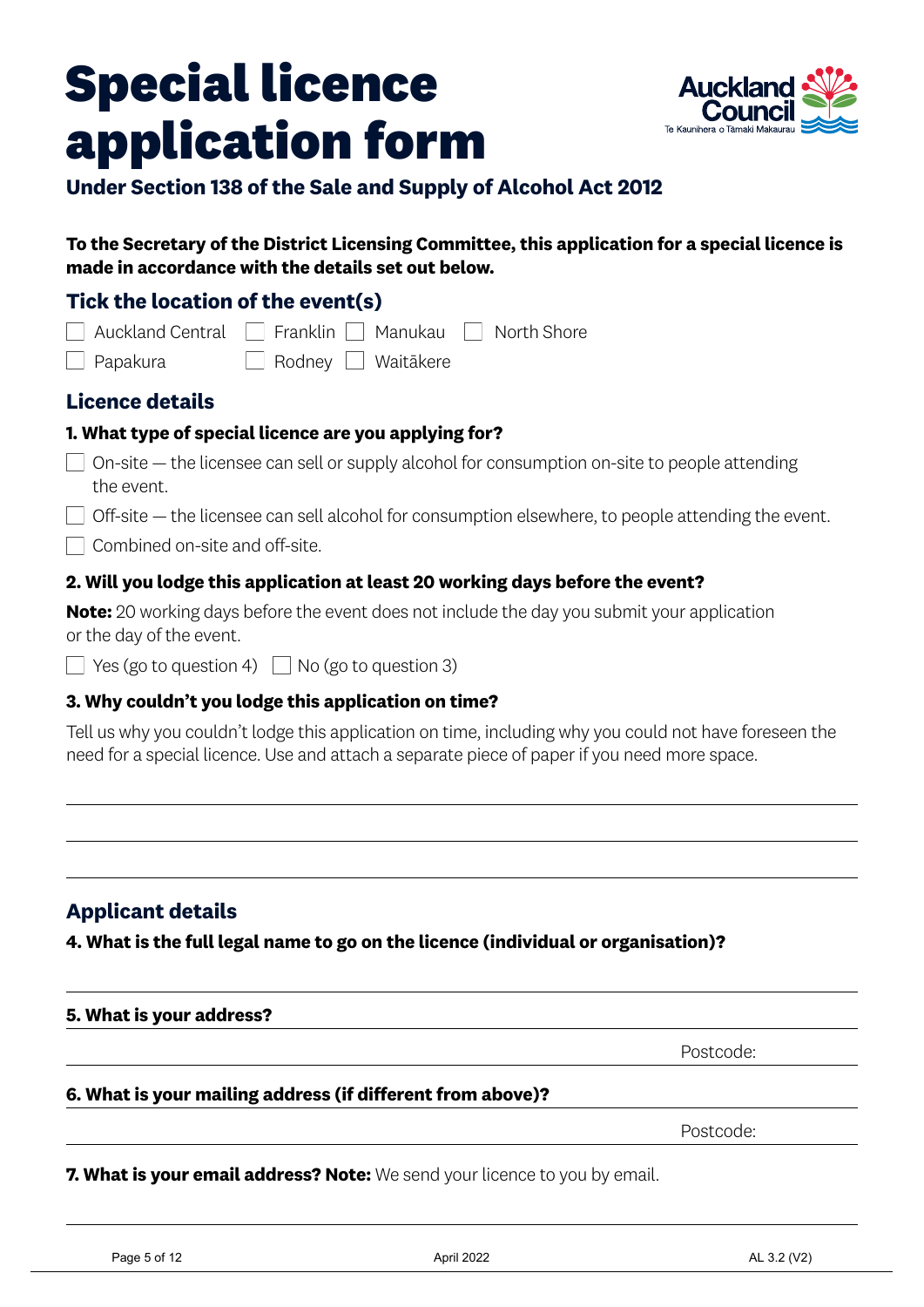#### **8. What are your contact details?**

| Name:                                                                                  |
|----------------------------------------------------------------------------------------|
| Phone number:                                                                          |
| 9. How would you like us to contact you?                                               |
| Email<br>Phone                                                                         |
| 10. Are your applying as an individual?                                                |
| $\Box$ Yes (go to question 11)<br>No (go to question 13)<br>$\perp$                    |
| 11. What is your occupation?                                                           |
| 12. When and where were you born?                                                      |
| Date of birth                                                                          |
| Place of birth                                                                         |
| <b>Criminal conviction details</b>                                                     |
| 13. Have you (the applicant) been convicted of any offences including traffic offences |

**involving alcohol or drugs?**

 $\Box$  Yes (supply details below)  $\Box$  No (go to question 14)

Attach offence details on a separate sheet of paper if you need more space.

| <b>Nature of offence</b> | <b>Conviction date</b> | <b>Sentence</b> |
|--------------------------|------------------------|-----------------|
|                          |                        |                 |
|                          |                        |                 |
|                          |                        |                 |

## **Manager's details**

**14. Do you have at least one manager who has a manager's certificate or at least one responsible person who will make sure the conditions of the licence and Sale and Supply of Alcohol Act 2012 are adhered to?**

 $\Box$  Yes (supply details below)

 $\Box$  No (make sure you have a certified manager or responsible person before you apply)

You may enter more than one person.

| <b>Full name of manager</b><br>or responsible person | <b>Certificate number</b><br>(if applicable) | <b>Expiry date (if applicable)</b><br>and date of birth |
|------------------------------------------------------|----------------------------------------------|---------------------------------------------------------|
|                                                      |                                              |                                                         |
|                                                      |                                              |                                                         |
|                                                      |                                              |                                                         |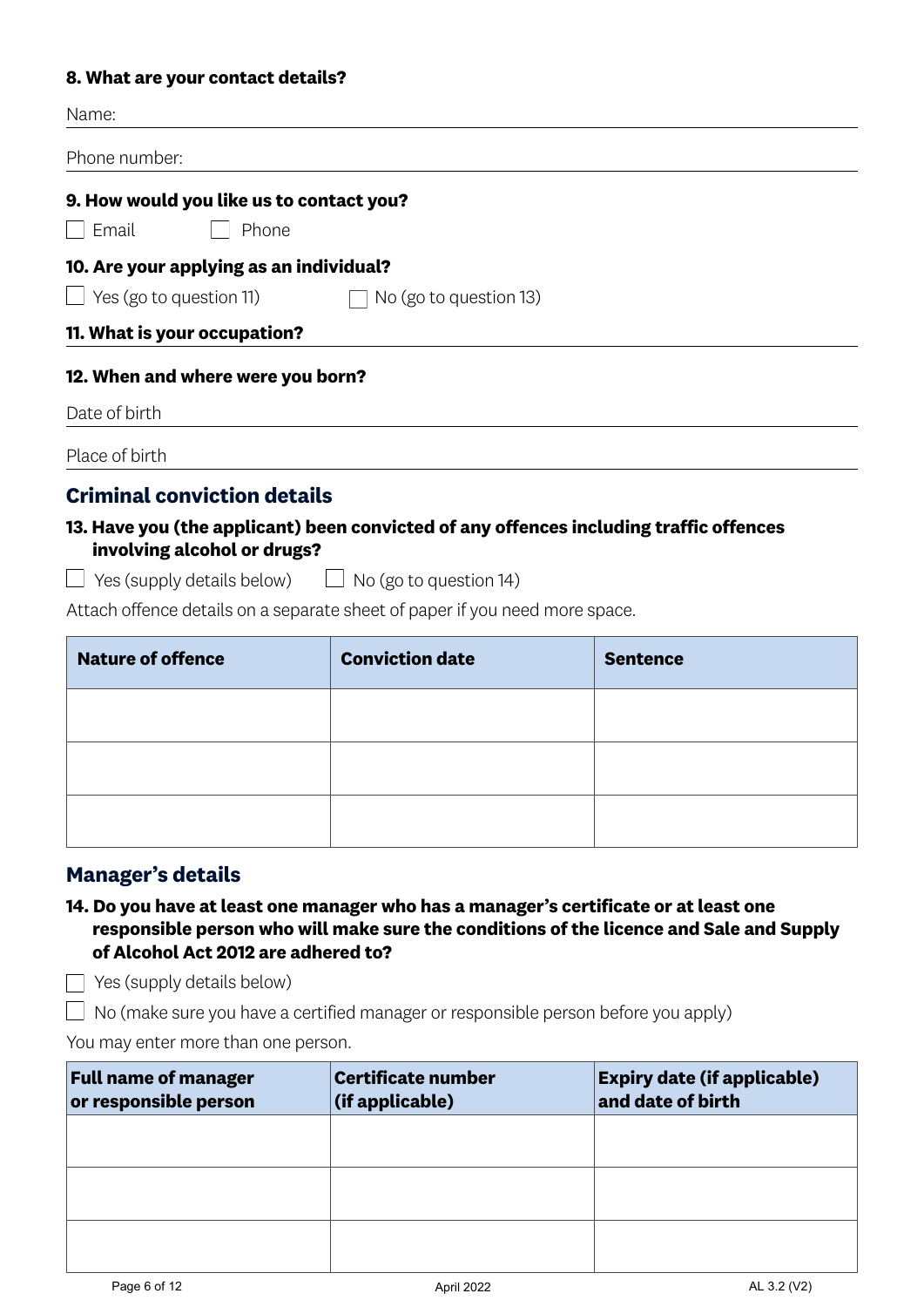## **Applicant status details**

| 15. What is your status?                                                                                                                        |           |
|-------------------------------------------------------------------------------------------------------------------------------------------------|-----------|
| Partnership                                                                                                                                     |           |
| Public company                                                                                                                                  |           |
| Private company                                                                                                                                 |           |
| Person 20 years and over                                                                                                                        |           |
| Trustee under Trustee Act 1956                                                                                                                  |           |
| Board, organisation, or other body authorised by an Act other than the Sale and Supply of Alcohol<br>Act 2012 to sell alcohol or hold a licence |           |
| Manager under the Protection of Personal and Property Rights Act 1988                                                                           |           |
| Local authority                                                                                                                                 |           |
| Licensing trust or community trust                                                                                                              |           |
| Government department or other instrument of the Crown                                                                                          |           |
| Body corporate                                                                                                                                  |           |
| Club                                                                                                                                            |           |
| will be held?<br>17. What is the main business (if any) you intend to conduct at the event if the licence<br>is granted?                        | <b>No</b> |
| 18. Is this application for a premises or a conveyance?<br>Premises (go to question 19)<br>Conveyance (go to question 23)                       |           |
|                                                                                                                                                 |           |
| <b>Premises details</b><br>19. What is the address of the place where you plan to hold the event?                                               |           |
| Postcode:                                                                                                                                       |           |
| 20. What is the name of the building or licensed premises where you plan to hold the event?                                                     |           |
| 21. Is the building or licensed premises where you plan to hold the event under construction?<br><b>No</b><br>Yes                               |           |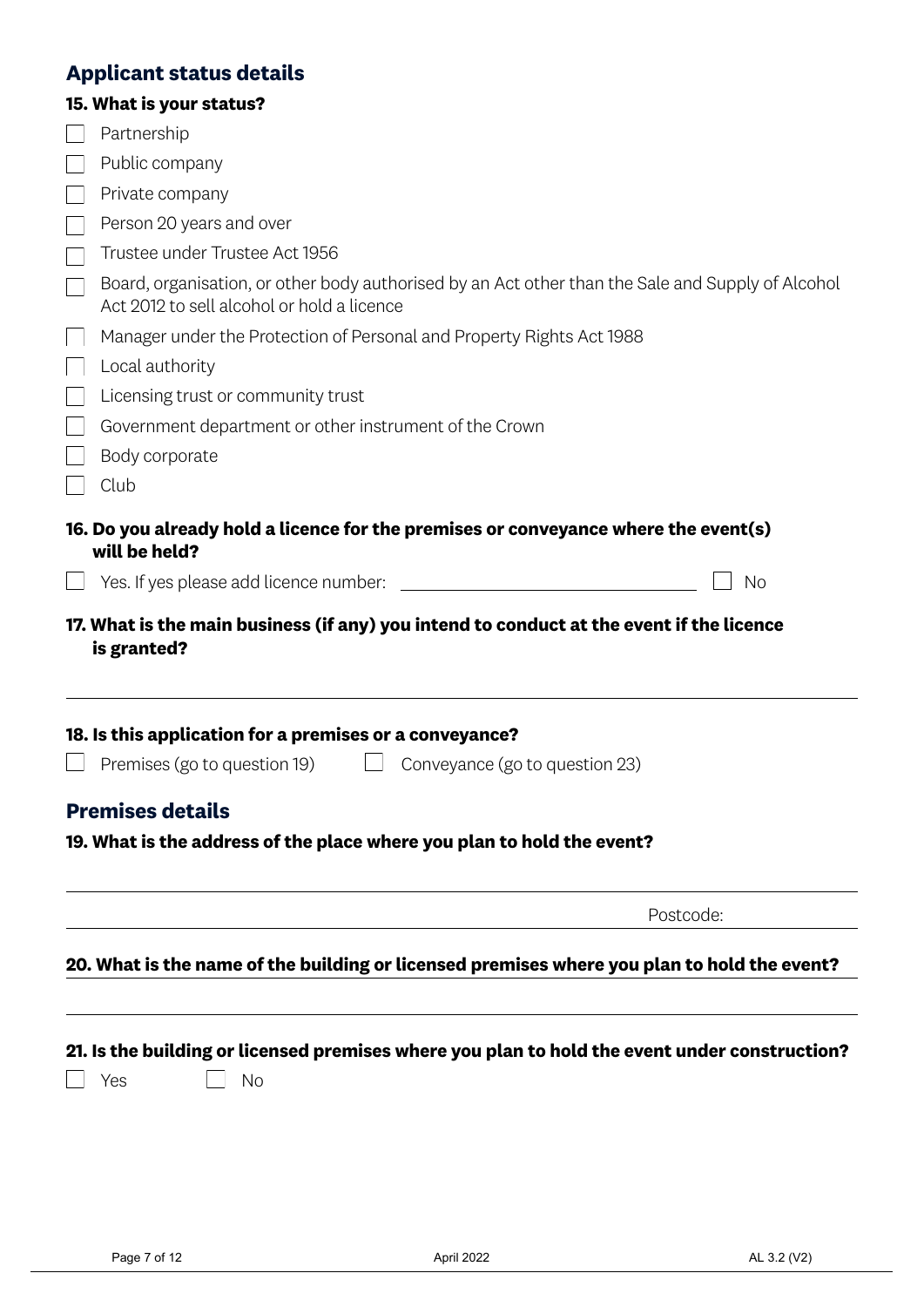#### **22. What parts (if any) of the premises do you intend to designate as restricted, supervised or undesignated areas?**

Restricted area(s) – for those 18 years or older

Supervised area(s) – where minors must be accompanied by a parent or guardian appointed under the Care of Children Act 2004

Undesignated area(s) – no restriction on minors being present

## **Conveyance details**

**23. What type of conveyance do you plan to hold the event in (e.g. bus, train, ferry)?**

#### **24. What is the registration number of the conveyance?**

Leave blank if this question doesn't apply to your conveyance.

#### **25. What is the name used or proposed for the conveyance?**

Leave blank if there is no name.

#### **26. What is the address of the conveyance's home base?**

Postcode:

## **Event details**

**27. Are you applying for a ticketed event or events?**

| $\sqrt{\circ}$ |  | Νc |
|----------------|--|----|
|----------------|--|----|

#### **28. Are children likely to be at the event(s)?**

 $\Box$  Yes  $\Box$  No

## **29. Are you planning to hold the event(s) on a reserve or in a building or facility owned by Auckland Council?**

 $\Box$  Yes (go to question 30)  $\Box$  No (go to question 31)

## **30. Do you have the council's permission in writing?**

 $\Box$  Yes (go to question 31)

 $\Box$  No (make sure you have the council's permission before you apply.)

## **31. Are you are applying for a series of events?**

 $\Box$  Yes (go to question 32)  $\Box$  No (go to question 33)

Page 8 of 12 April 2022 April 2022 April 2022 AL 3.2 (V2)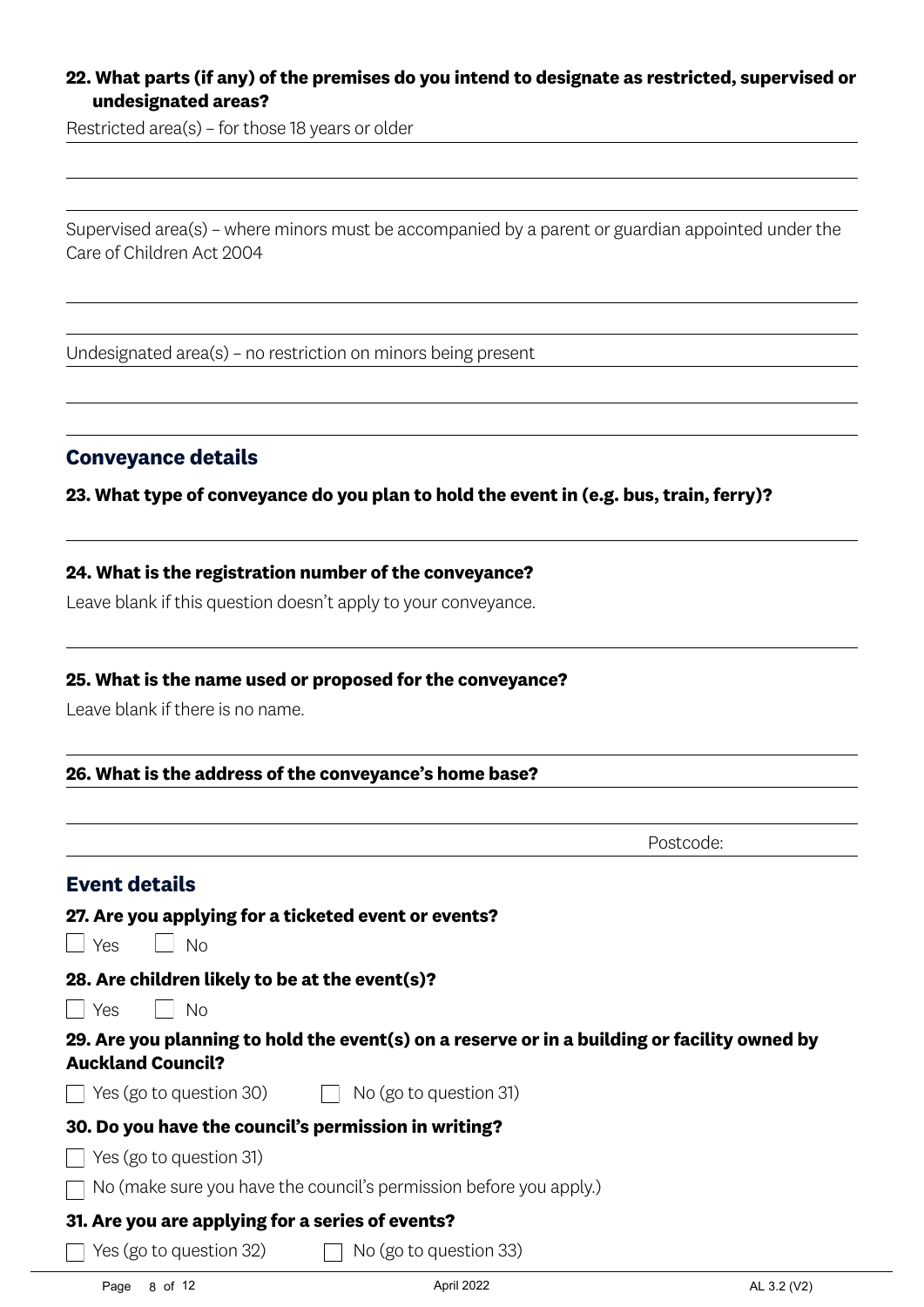## **33. What are the details for the event(s)?**

Enter the details for each event below. For 'Type of event', give the main purpose or nature of the occasion or event, or series of occasions or events. Some examples include social, birthday, and wedding.

For events other than birthdays, anniversaries and weddings give details on a separate attachment of what activities will be offered at the event in addition to the consumption of alcohol.

Include any supporting documentation, such as letters from a particular charity or group who will benefit from the proceeds of the event.

|                         | <b>Type of event</b> | <b>Event date(s)</b> | <b>Hours that</b><br>alcohol will<br>be sold (and<br>consumed) | <b>Number of</b><br>people<br>attending | <b>Age range</b><br>of people<br>attending |
|-------------------------|----------------------|----------------------|----------------------------------------------------------------|-----------------------------------------|--------------------------------------------|
| $\mathbf{1}$            |                      |                      |                                                                |                                         |                                            |
| $\mathbf 2$             |                      |                      |                                                                |                                         |                                            |
| $\mathbf{3}$            |                      |                      |                                                                |                                         |                                            |
| $\overline{\mathbf{4}}$ |                      |                      |                                                                |                                         |                                            |
| 5                       |                      |                      |                                                                |                                         |                                            |
| $6\phantom{a}$          |                      |                      |                                                                |                                         |                                            |
| $\overline{\mathbf{7}}$ |                      |                      |                                                                |                                         |                                            |
| 8                       |                      |                      |                                                                |                                         |                                            |
| $\boldsymbol{9}$        |                      |                      |                                                                |                                         |                                            |
| 10                      |                      |                      |                                                                |                                         |                                            |
| 11                      |                      |                      |                                                                |                                         |                                            |
| 12                      |                      |                      |                                                                |                                         |                                            |
|                         | Page 9 of 12         |                      | April 2022                                                     |                                         | AL 3.2 (V2)                                |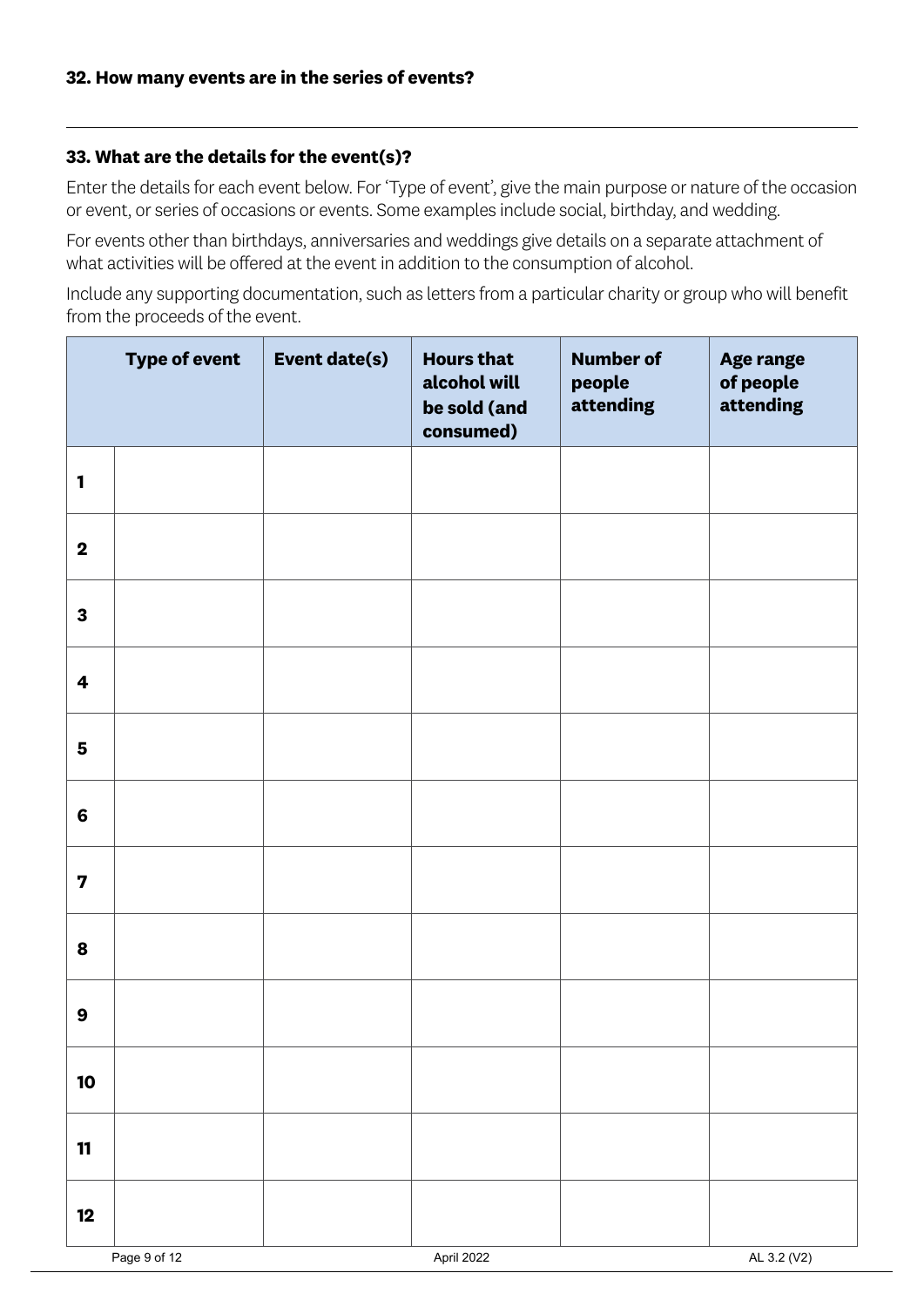| 34. At the event(s), do you intend to sell or supply any goods other than alcohol or food at the<br>$event(s)$ ?                                  |                               |  |  |
|---------------------------------------------------------------------------------------------------------------------------------------------------|-------------------------------|--|--|
| Yes (supply details of those goods below)                                                                                                         | No (go to question 35)        |  |  |
| 35. At the event(s), do you intend to sell or supply any services other than those directly<br>related to the sale or supply of alcohol and food? |                               |  |  |
| Yes (supply details of those services below)                                                                                                      | $\Box$ No (go to question 36) |  |  |
| Steps you will take to minimise harm from alcohol                                                                                                 |                               |  |  |
| The Sale and Supply of Alcohol Act 2012 (the Act) aims to minimise harm from alcohol by managing the<br>way it's sold, supplied, and consumed.    |                               |  |  |
| Please answer each question thoroughly.<br>36. What food will you sell or supply at the event(s)?                                                 |                               |  |  |
|                                                                                                                                                   |                               |  |  |
|                                                                                                                                                   |                               |  |  |
| 37. What non-alcoholic beverages will you sell or supply at the event(s)?                                                                         |                               |  |  |
|                                                                                                                                                   |                               |  |  |
|                                                                                                                                                   |                               |  |  |
| 38. What low-alcohol beverages will you sell and supply at the event(s)?                                                                          |                               |  |  |
|                                                                                                                                                   |                               |  |  |
|                                                                                                                                                   |                               |  |  |
|                                                                                                                                                   |                               |  |  |
| 39. Where and how will you make drinking water freely available to people free of charge?                                                         |                               |  |  |
|                                                                                                                                                   |                               |  |  |
|                                                                                                                                                   |                               |  |  |
|                                                                                                                                                   |                               |  |  |
| 40. What steps will you take to provide assistance with, or information about,                                                                    |                               |  |  |
| alternative forms of transport from the licensed premises or conveyance?                                                                          |                               |  |  |
|                                                                                                                                                   |                               |  |  |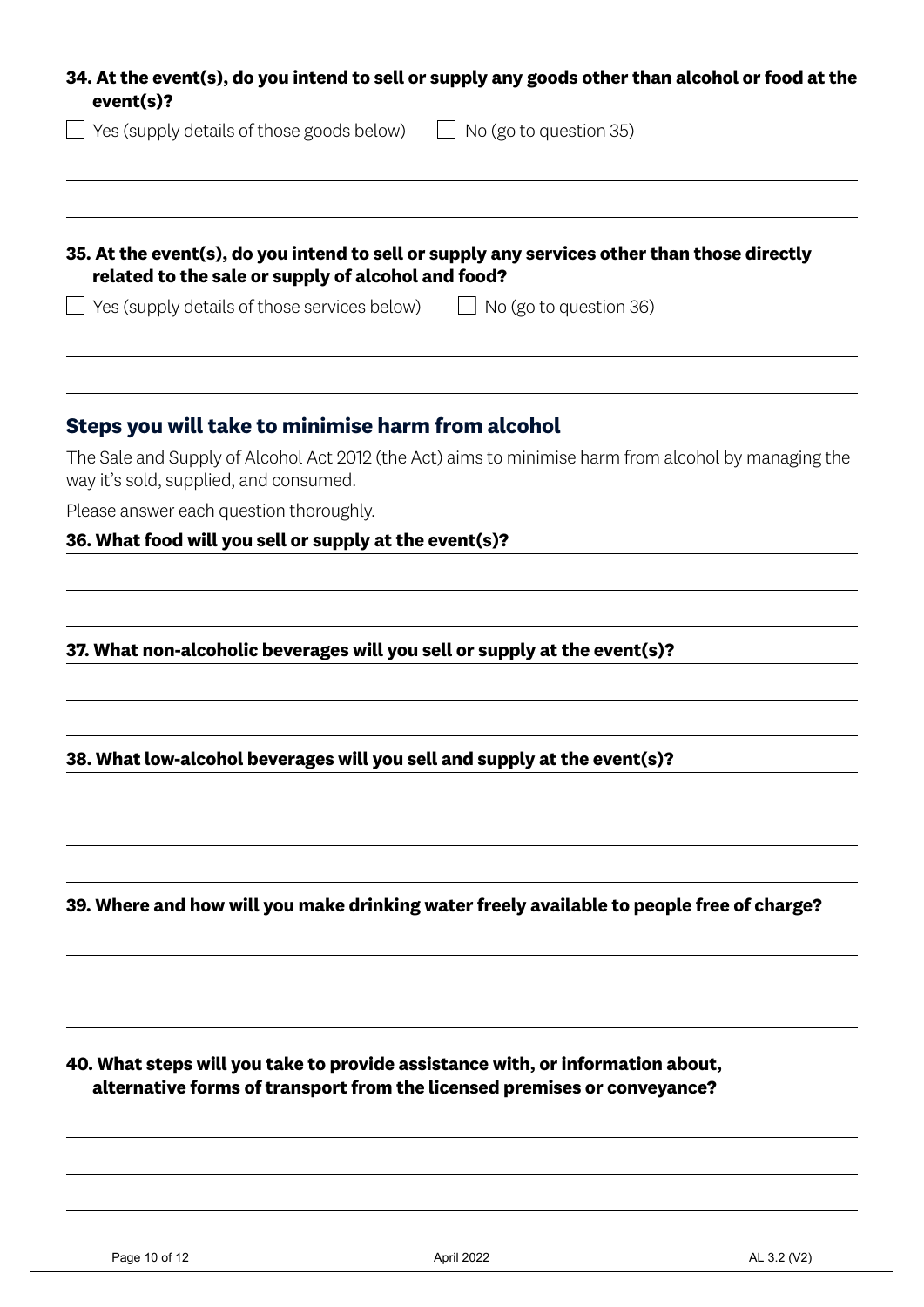| intoxicated people?                  | 41. What steps will you take to prevent the sale or supply of alcohol to minors and    |
|--------------------------------------|----------------------------------------------------------------------------------------|
|                                      |                                                                                        |
|                                      |                                                                                        |
|                                      |                                                                                        |
|                                      | 42. What kind of containers do you propose to sell alcohol in?                         |
| For example, cans, glasses, bottles. |                                                                                        |
|                                      |                                                                                        |
|                                      |                                                                                        |
|                                      |                                                                                        |
|                                      |                                                                                        |
|                                      | 43. What type of alcohol do you intend to sell? (Tick all that apply)                  |
| <b>Beer</b>                          |                                                                                        |
| Wine                                 |                                                                                        |
| Cider                                |                                                                                        |
| Spirits                              |                                                                                        |
| RTD's                                |                                                                                        |
| Liqueur                              |                                                                                        |
|                                      |                                                                                        |
|                                      |                                                                                        |
|                                      | 44. How many serves of alcohol do you intend to allow customers to purchase at a time? |
|                                      |                                                                                        |
|                                      | 45. Is the event focused on youth aged 25 years and under?                             |